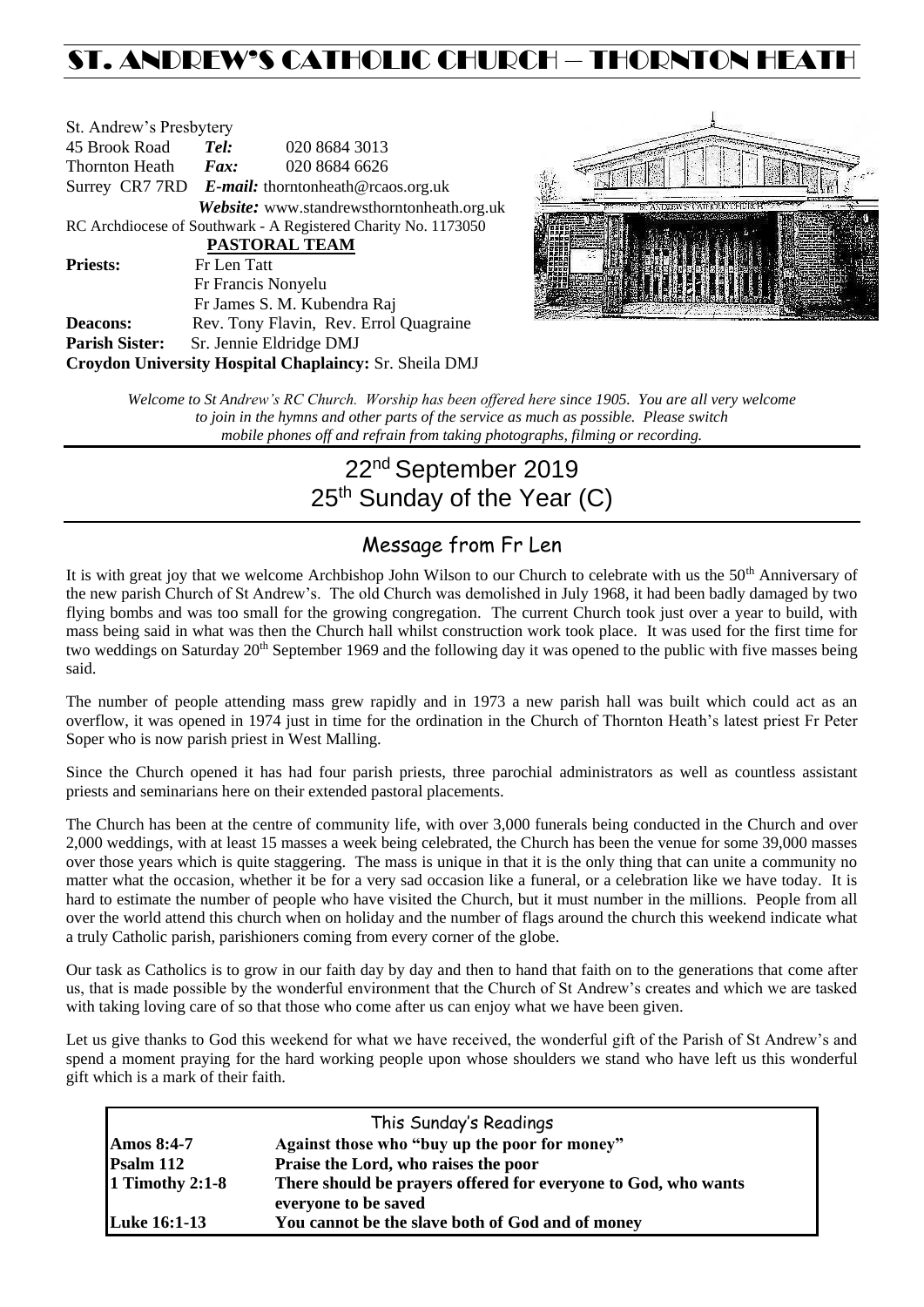## Diary for the Week

|                                     |                               | <b>UNITY IVI INC WEEK</b>                  |                                              |
|-------------------------------------|-------------------------------|--------------------------------------------|----------------------------------------------|
| Sunday 22 <sup>nd</sup> September   |                               | 6.00pm (Saturday) First Mass of Sunday: St | Laura Anne Murtagh RIP (Anniv)               |
| 25 <sup>th</sup> Sunday of the Year |                               | <b>Andrew's Golden Jubilee</b>             |                                              |
|                                     |                               | <b>Anniversary Mass</b>                    |                                              |
|                                     | 9.30am                        | <b>Mass</b>                                | Dennis Little                                |
|                                     | 11.30am                       | Mass                                       | Parishioners                                 |
|                                     | 5.00pm                        | <b>Rosary</b>                              |                                              |
|                                     | $5.15 - 5.45$ pm              | <b>Exposition and Benediction</b>          |                                              |
|                                     | 6.00 <sub>pm</sub>            | Mass                                       | Mrs Caroline RIP                             |
|                                     | $7.00 - 9.00$ pm              | <b>Charismatic Prayer Group</b>            |                                              |
| Monday 23rd September               | 7.30am                        | Mass                                       | Jean Marc Nobee RIP                          |
| Saint Pius of Pietrelcina           | 10.00am                       | Mass                                       | J Okoroafor & Family                         |
| Ezra 1:1-6                          | $5.45 - 7.15$ pm              | <b>Beavers (hall)</b>                      |                                              |
| Luke 8:16-18                        | $7.00 - 8.00$ pm              | <b>Parish Surgery</b>                      |                                              |
|                                     | $7.00 - 8.00$ pm              | <b>Exposition and Adoration</b>            |                                              |
|                                     | $7.30 - 9.00$ pm              | Scouts (hall)                              |                                              |
| Tuesday 24 <sup>th</sup> September  | 7.30am                        | Mass                                       | Sr Mary Dorothy (100 <sup>th</sup> Birthday) |
| Our Lady of Walsingham              | 10.00am                       | Mass                                       | <b>Sam Youssef RIP</b>                       |
| Ezra 6:7-8. 12. 14-20               | 2.30pm                        | <b>Funeral: Joseph Patrick</b>             |                                              |
| Luke 8:19-21                        |                               | De Costa RIP                               |                                              |
|                                     | 6.30pm                        | R.C.I.C. (hall)                            |                                              |
| <b>Wednesday 25th September</b>     | 7.30am                        | Mass                                       | Thanksgiving                                 |
| Feria                               | 10.00am                       | Mass                                       | "Eileen" (Well being)                        |
| Ezra 9:5-9                          | 2.00 <sub>pm</sub>            | <b>Active Retirement Group</b>             |                                              |
| Luke 9:1-6                          | 6.00pm                        | <b>Lectio Divina Group (hall)</b>          |                                              |
|                                     | 7.00pm                        | <b>Baptism course (Church)</b>             |                                              |
|                                     | 7.30pm                        | <b>Legion of Mary (hall)</b>               |                                              |
| Thursday 26 <sup>th</sup> September | 7.30am                        | <b>Mass</b>                                | Deceased Members Freeman Family              |
| Saints Cosmas & Damian              | 10.00am                       | Mass                                       | Pobrina Fernandes & Deceased Family          |
| Haggai 1:1-8                        | $7.00 - 8.30$ pm              | <b>Cubs (St James the Great)</b>           | <b>RIP</b>                                   |
| Luke 9:7-9                          |                               |                                            |                                              |
| Friday 27 <sup>th</sup> September   | 7.30am                        | Mass                                       | Freeman Family                               |
| Saint Vincent de Paul               | 10.00am                       | Mass                                       | Braz & Luis Santan Fernandes RIP             |
| Haggai 1:15-2:9                     |                               |                                            |                                              |
| Luke 9:18-22                        |                               |                                            |                                              |
| Saturday 28 <sup>th</sup> September | 9.30am                        | <b>Mass</b>                                | The McCormick Family                         |
| Saint Wenceslaus                    | $10.00 - 10.30$ am            | <b>Confessions</b>                         |                                              |
| Zechariah 2:5-9. 14-15              | $12.00 - 4.00$ pm             | "A Day with Jesus" (Church                 |                                              |
| Luke 9:43-45                        | $5.00 - 5.30$ pm              | <b>Confessions</b>                         |                                              |
|                                     | 6.00 <sub>pm</sub>            | <b>First Mass of Sunday</b>                | Mrs O'Hara RIP                               |
| Sunday 29 <sup>th</sup> September   | 9.30am                        | <b>Mass</b>                                | Peggy McMonagle RIP                          |
| $26^{th}$ Sunday of the Year        | 11.30am                       | Mass                                       | Parishioners                                 |
|                                     | 5.00pm                        | <b>Rosary</b>                              |                                              |
|                                     | $5.15 - 5.45$ pm              | <b>Exposition and Benediction</b>          |                                              |
|                                     | 6.00 <sub>pm</sub>            | Mass                                       | <b>Keetley Family</b>                        |
|                                     | $7.00 - 9.00$ pm              | <b>Charismatic Prayer Group</b>            |                                              |
|                                     |                               |                                            |                                              |
|                                     |                               | Money Matters                              |                                              |
|                                     | <b>Collection Last Sunday</b> |                                            | £1,232.67                                    |
|                                     | Payment by Standing Order     |                                            | £ $700.00$                                   |
|                                     | Total offertory               |                                            | £1,932.67                                    |
|                                     |                               | Second collection Home Mission             | £ 538.43                                     |
|                                     |                               |                                            |                                              |
|                                     |                               | Thank you for your generosity              |                                              |
| Altar Servers                       |                               |                                            | Church Cleaners                              |
| This week<br>Team 2                 |                               |                                            | This week Fifi's Group                       |
| Team 3<br>Next week                 |                               |                                            | Next week Sancho's Dusters                   |
|                                     |                               |                                            |                                              |
|                                     |                               |                                            |                                              |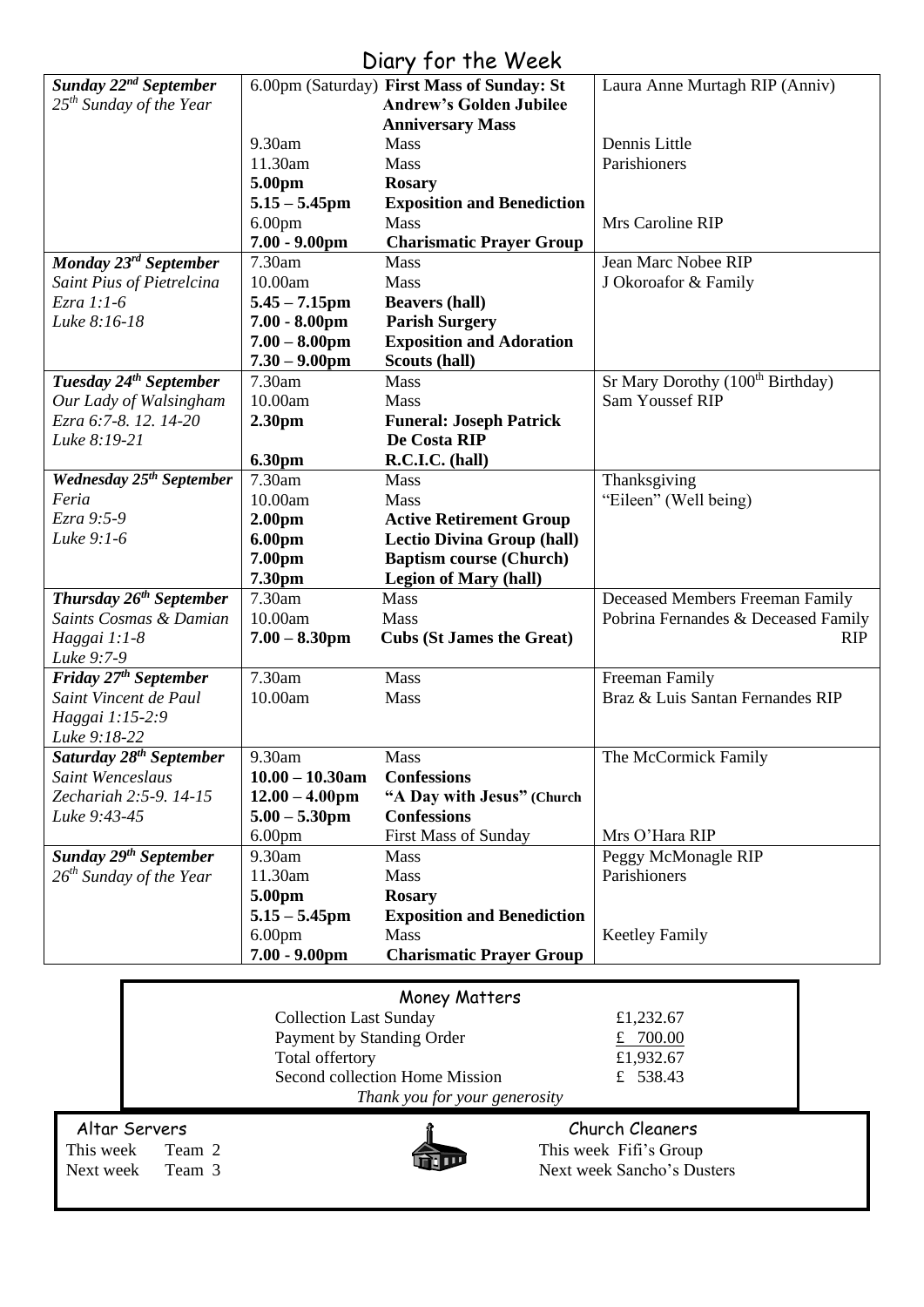## St. Andrew's Parish Notices

## **MESSAGE FROM BISHOP PAUL**

Earlier in the summer, Fr Len asked the Archbishop for permission to take a sabbatical, which would begin sometime in the autumn. Looking to the appointment of a new Parish Priest, the Archbishop has invited the Congregation of the Holy Spirit ('Spiritan Fathers') to take on the pastoral care of the parish. with Fr Emmanuel Ahua as the next Parish Priest. Fr Emmanuel moves from St Chad's, South Norwood, where he has been the Assistant Priest for some years. He will work with the assistance of Fr Francis and Fr James, for an initial changeover period. After this, they will be available for appointment in other parishes, when one or two Spiritan Priests take their place here at St Andrews. The Archbishop has expressed his grateful thanks to Fr Len, for his dedication and pastoral care for the parish – and to Fr James and Fr Francis for their continuing service and cooperation during this period of adjustment.

## **MESSAGE FROM FR LEN**

I will soon be leaving St Andrew's, for personal reasons I asked Archbishop Peter for a sabbatical, which he accepted and that will begin after I have taken a holiday. I have learnt a lot since I have been here and I want to thank you all for your help, support and friendship, I know that you will offer my successor the same care and support that you have shown me. The fiftieth anniversary celebration seems a fitting place to celebrate what this parish has achieved over the years and praying for the parish as a new chapter unfolds. Please be assured that I will always keep you all in my prayers, I ask for your prayers in return as I enter a new period in my life. We will keep you informed as to when we can have a farewell Mass which I hope that many of you will attend so that I can say goodbye to you properly.

## **CHILDREN'S LITURGY REGISTRATION DURING SEPTEMBER**

The children's Liturgy will be resuming soon. Parents are being asked to register your children with one of our catechists – please see them at the table outside of the front of the Church after the 9.30am Mass on Sundays during the month of September. The group will be registering children aged between 3-8 years. Also we are looking for more helpers. If you think you can help us in anyway (a DBS will be required), please urgently speak to one of our catechists or contact Iz Ichide 07798 941387 or Bernadette on 07729 322571.

## **GHANAIAN COMMUNITY MEETING**

The group will be meeting today Sunday  $22<sup>nd</sup>$  September after the 11.30am Mass in the hall.

## **THE RITE OF CHRISTIAN INITIATION OF CHILDREN (R.C.I.C.)**

Children of 7years+ who have not been baptised and children in year 5 and upwards who have not made their First Holy Communion are invited to a registration and information meeting on Tuesday 24<sup>th</sup> September at 6.30pm in the hall. Children and their parents will need to attend.

## **ANNUAL MASS COUNT**

Thank you to our PPC members who for the next four weeks will be counting the numbers.

## **MISSION WITNESS: 'RED BOX' THANK YOU AND APPEAL**

Next weekend we will welcome Fr Liam Durrant MHM to give the five-yearly Red Box Appeal. Through the Red Box we care for our Church family around the world. Thank you to all parishioners who already give to the Pope's official charity for overseas mission – Missio – and Britain's own missionary order, the Mill Hill Missionaries, through the Red Box.

## **CAFOD FAMILY FAST DAY: FRIDAY 4TH OCTOBER**

Please join us on Friday  $4<sup>th</sup>$  October when you are asked to have a simple meal and give so that we can help children like Fabiano collect water to drink safely (please read Fabiano's story at cafod.org.uk/harvest), also please see the poster in the porch. Please take an envelope from the porch and bring this to Mass on Sunday 6<sup>th</sup> October.

## **ST ANDREW'S UNDER 5'S MUM & TODDLER GROUP**

The group meet every Tuesday morning (term-time only) from 9.30 – 11.15am. Come along and enjoy play, crafts, rhyme-time and snacks, £2 per session, and good coffee served for the adults!

## **ST ANDREW'S BROWNIES & GUIDES**

The group meets every Friday evening (term-time only) from 6.30pm in our hall. There are spaces available, please contact Maggie for more info: 07971 882753.